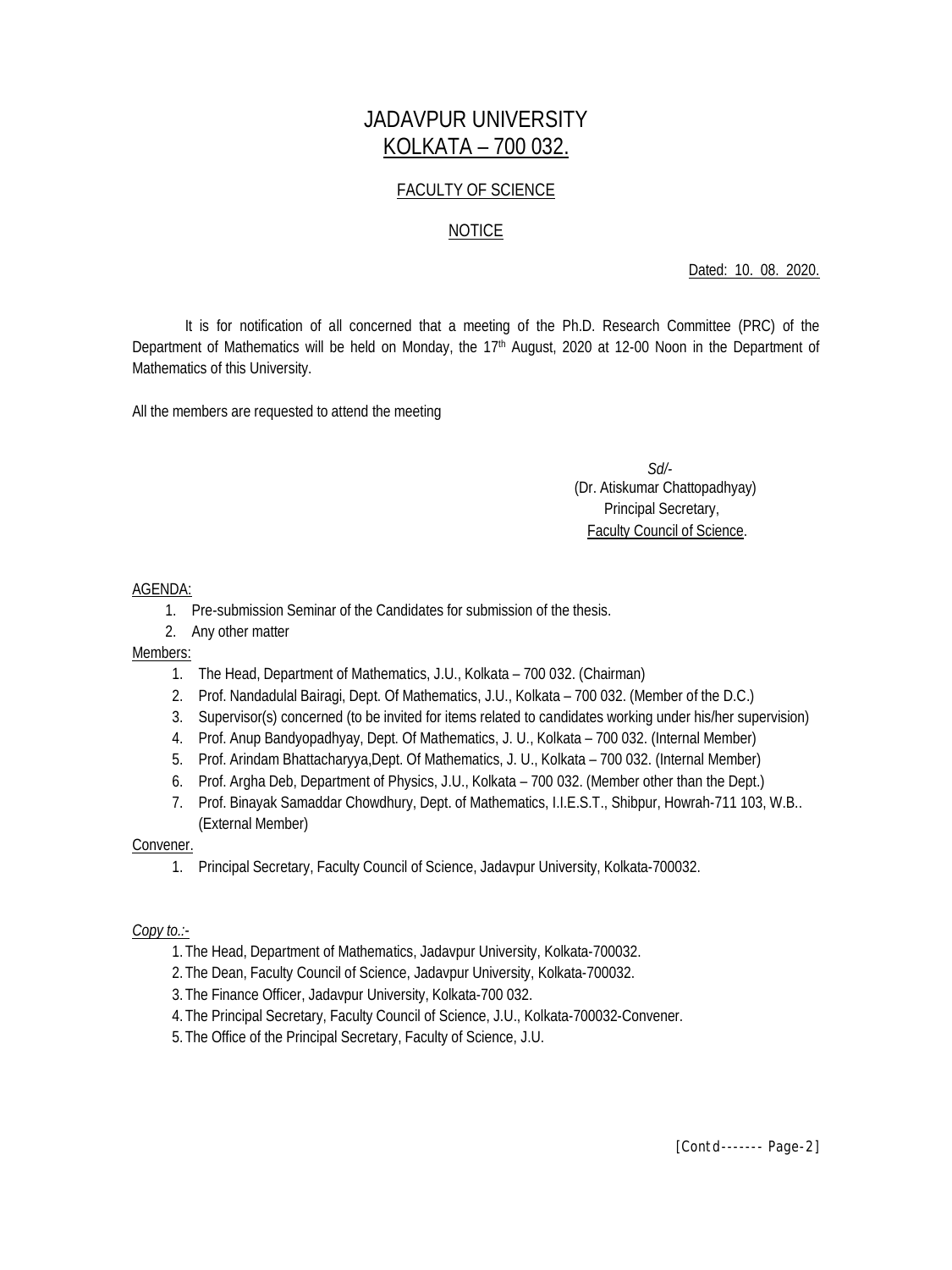# **DEPARTMENT OF MATHEMATICS LIST OF CANDIDATES FOR PRE-SUBMISSION SEMINAR FOR SUBMISSION OF THE THESIS**  $\overline{\bullet}$

| LIST OF CANDIDATES FOR PRE-SUBMISSION SEMINAR FOR SUBMISSION OF THE THESIS           |                                  |                      |                            |              |               |  |  |  |  |
|--------------------------------------------------------------------------------------|----------------------------------|----------------------|----------------------------|--------------|---------------|--|--|--|--|
| Date: 17.08.2020<br><b>Venue: Dept. of Mathematics</b><br>Time:<br><b>12-00 Noon</b> |                                  |                      |                            |              |               |  |  |  |  |
| SI.                                                                                  | Name of the                      | Name of the          | Proposed Title of          | Date of      | Date of       |  |  |  |  |
| <b>No</b>                                                                            | candidates                       | Supervisor/s         | the Thesis                 | Registration | Publication   |  |  |  |  |
|                                                                                      | [Index No]                       |                      |                            |              | of Course     |  |  |  |  |
|                                                                                      |                                  |                      |                            |              | <b>Work</b>   |  |  |  |  |
|                                                                                      |                                  |                      |                            |              | <b>Result</b> |  |  |  |  |
| 1.                                                                                   | Sri Amal Bera                    | Dr. Gopal Chandra    | "Mathematical              | 01.10.2013   | 13.04.2017    |  |  |  |  |
|                                                                                      | [Index No.:                      | Shit, Associate      | modeling of                |              |               |  |  |  |  |
|                                                                                      | 2077/13/Maths./22]               | Professor, Dept. of  | temperature                |              |               |  |  |  |  |
|                                                                                      |                                  | Mathematics, J.U.,   | distribution in living     |              |               |  |  |  |  |
|                                                                                      |                                  | Kolkata-700032       | biological tissues".       |              |               |  |  |  |  |
| 2.                                                                                   | Jafar I qbal                     | Prof. Subenoy        | "Studies of f-             | 18.05.2015   | Duplicate     |  |  |  |  |
|                                                                                      | [Index No.:                      | Chakraborty, Dept.   | Rectifying Curves in       |              | Mark-         |  |  |  |  |
|                                                                                      | 105/15/Maths./24]                | of Mathematics,      | Minkowski Spaces".         |              | Sheet.        |  |  |  |  |
|                                                                                      |                                  | J.U., Kolkata-       |                            |              |               |  |  |  |  |
|                                                                                      |                                  | 700032 and Dr.       |                            |              |               |  |  |  |  |
|                                                                                      |                                  | Joydeep Senguptam    |                            |              |               |  |  |  |  |
|                                                                                      |                                  | Dept. of Maths &     |                            |              |               |  |  |  |  |
|                                                                                      |                                  | Stat, Alia           |                            |              |               |  |  |  |  |
|                                                                                      |                                  | University.          |                            |              |               |  |  |  |  |
| $\overline{3}$ .                                                                     | Sri Bijon Biswas                 | Dr. Sukhendu Kar,    | "Study of some             | 04.05.2017   | 15.05.2018    |  |  |  |  |
|                                                                                      | [Index No.:                      | Associate Professor, | aspect of graphs over      |              |               |  |  |  |  |
|                                                                                      | 23/17/Maths./25]                 | Dept. of             | different algebraic        |              |               |  |  |  |  |
|                                                                                      |                                  | Mathematics, J.U.,   | structures".               |              |               |  |  |  |  |
|                                                                                      |                                  | Kolkata-700032       |                            |              |               |  |  |  |  |
| 4.                                                                                   | Sri Kaustav                      | Prof. Buddhadeb      | "Distributed Pattern       | 04.08.2016   | 15.05.2018    |  |  |  |  |
|                                                                                      | <b>Bose</b>                      | Sau, Dept. of        | Formation by               |              |               |  |  |  |  |
|                                                                                      | [Index No.:                      | Mathematics, J.U.,   | Asynchronous Robot         |              |               |  |  |  |  |
|                                                                                      | 126/16/Maths./25]                | Kolkata-700032.      | Swarm".                    |              |               |  |  |  |  |
|                                                                                      |                                  |                      |                            |              |               |  |  |  |  |
| 5.                                                                                   | Sri Sudip                        | Prof. Pratulananda   | "Treatment and             | 14.09.2015   | 04.05.2017    |  |  |  |  |
|                                                                                      | Chakraborty                      | Das, Dept. of        | Control of HPV             |              |               |  |  |  |  |
|                                                                                      | [Index No.:<br>126/16/Maths./25] | Mathematics, J.U.,   | <b>Associated Cervical</b> |              |               |  |  |  |  |
|                                                                                      |                                  | Kolkata-700032.      | Cancer: A                  |              |               |  |  |  |  |
|                                                                                      |                                  |                      | Mathematical Study".       |              |               |  |  |  |  |
| 6.                                                                                   | Smt. Priyanka                    | Prof. Pratulananda   | "Treatment and             | 14.09.2015   | 04.05.2017    |  |  |  |  |
|                                                                                      | Ghosh                            | Das, Dept. of        | Control of HPV             |              |               |  |  |  |  |
|                                                                                      | [Index No.:<br>35/15/Maths./23]  | Mathematics, J.U.,   | <b>Associated Cervical</b> |              |               |  |  |  |  |
|                                                                                      |                                  | Kolkata-700032.      | Cancer: A                  |              |               |  |  |  |  |
|                                                                                      |                                  |                      | Mathematical Study".       |              |               |  |  |  |  |